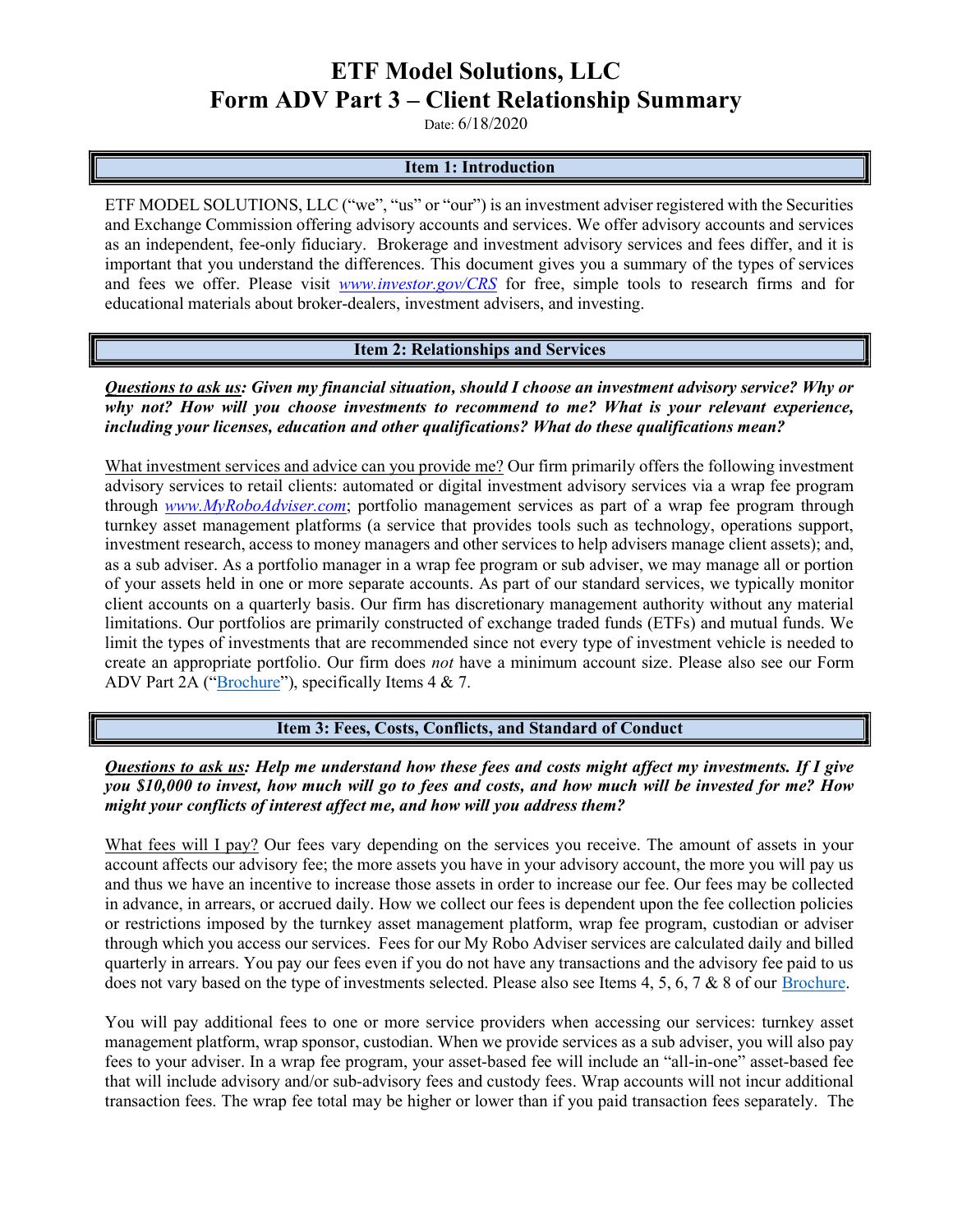# ETF Model Solutions, LLC Form ADV Part 3 – Client Relationship Summary

Date: 6/18/2020

amount of assets in your account(s), the frequency that you add or withdraw assets from the account, the size of those transactions, and the frequency in which you make ongoing changes to your asset mix are factors that can impact whether or not the wrap account is more or less costly relative to a transaction-based account. Most investments (e.g., exchange-traded funds [ETFs], mutual funds, etc.) impose additional fees (e.g., transactional fees and product-level fees) that reduce the value of your investment over time. You will pay fees and costs whether you make or lose money on your investments. Fees and costs will reduce any amount of money you make on your investments over time. Please make sure you understand what fees and costs you are paying. Please also see our **Brochure** for additional details.

What are your legal obligations to me when acting as my investment adviser? How else does your firm make money and what conflicts of interest do you have?: When we act as your investment adviser, we have to act in your best interest and not put our interest ahead of yours. At the same time, the way we make money creates some conflicts with your interests. You should understand and ask us about these conflicts because they can affect the investment advice we provide you. Here are some examples to help you understand what this means (see heading immediately below).

How do your financial professionals make money? Primarily, we and our financial professionals receive cash compensation from the advisory services we provide to you because of the advisory fees we receive from you. This compensation may vary based on different factors, such as those listed above in this Item. Please also see Item 10 of our Brochure for additional details.

#### Item 4: Disciplinary History

#### Questions to ask us: As a financial professional, do you have any disciplinary history? For what type of conduct?

Do you or your financial professionals have legal or disciplinary history? We do not have legal and disciplinary events. Visit https://www.investor.gov/ for a free, simple search tool to research us and our financial professionals.

### Item 5: Additional Information

#### Questions to ask us: Who is my primary contact person? Is he or she a representative of an investment adviser or a broker-dealer? Who can I talk to if I have concerns about how this person is treating me?

For additional information on our advisory services, see our **Brochure available at** https://adviserinfo.sec.gov/firm/summary/168410 and any individual brochure supplement your representative provides. If you have any questions, need additional up-to-date, or want another copy of this Client Relationship Summary, then please contact us at 920-785-6010. Please direct any questions or concerns with respect to your relationship with us to Robert L. Riedl, Managing Member.